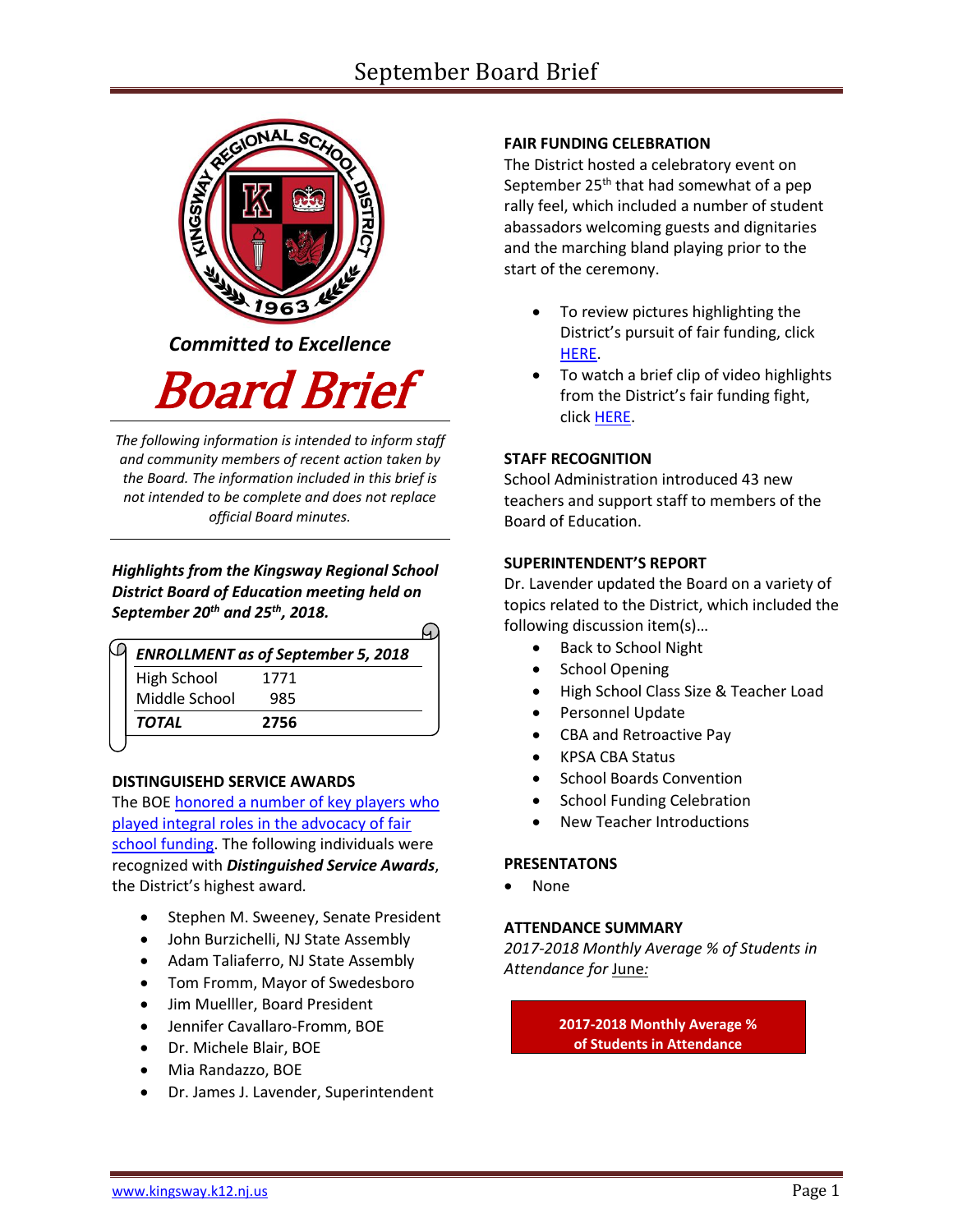| Grade<br>Level             | June<br>℅ | 2017-<br>2018<br><b>YTD</b><br>Avg<br>% | Past<br>6 Year<br>Avg<br>% |
|----------------------------|-----------|-----------------------------------------|----------------------------|
| 7                          | 96.3      | 95.6                                    | 95.4                       |
| 8                          | 95.1      | 94.4                                    | 94.8                       |
| <b>Total MS</b><br>Average | 95.7      | 95.0                                    | 95.1                       |
| 9                          | 94.5      | 94.0                                    | 94.7                       |
| 10                         | 93.1      | 93.8                                    | 94.0                       |
| 11                         | 92.2      | 93.3                                    | 93.1                       |
| 12                         | 88.2      | 92.4                                    | 92.0                       |
| <b>Total HS</b><br>Average | 94.4      | 93.8                                    | 93.4                       |
| <b>District</b><br>Average | 93.9      | 94.4                                    | 94.2                       |

## **PERSONNEL**

## **KPSA Agreement - Revised:**

The Board of Education approved the KPSA Agreement*.* Correspondence will be sent on an individual basis

## **2018-2019 Represented Staff Salary**

**Adjustments.** The Board approved salary adjustments for represented staff members.

**2018-2019 Non-Represented Staff Salary Adjustments.** The Board approved salary adjustments for non-represented staff members.

# **District Employment**

- Schedule "B":
	- Various positions were approved.
- Leaves of Absence:
	- Martha Dean (Bus Driver)
	- Lori Baker (Accounts Payable Specialist)

## **High School Employment**

- Retirement:
	- Laura Newton (Special Education Teacher)
- Schedule "B":
	- Various positions were approved.
- Professional Learning Workshop Presenters:
	- Lisa Camp (World Language Teacher)
	- Allison Shelly (Special Education Teacher)
- Practicum:
	- Lauren Dunmyer (Maria DiGiovanni Social Work-09/21/18 to 12/21/2018)

## **Middle School Employment**

- Resignation:
	- Caroline Seymour (Paraprofessional)
- Schedule "B":
	- Various positions were approved.
- Leaves of Absence:
	- Sharon Freeman (Custodian)
	- Steven Hildebrand (Health & Physical Education Teacher)
- Professional Learning Workshop Presenters:
	- Jaime Lloyd (English Teacher)
	- Jennifer Skelly (Special Education Teacher)

## **FUNDRAISERS**

- **10/20/2018 (rain date 10/27/2018) Girls Cross Country.** The Girls Cross Country team will be hosting a Halloween Run to raise funds to purchase team equipment and support events.
- **10/25/2018 to 11/15/2018 Interact Club.** The Interact Club will be collecting food donations for a food pantry.
- **10/27/2018 (rain date 11/10/2018) Interact Club.** The Interact Club will be working with Clean Communities to raise funds to support the KEA with gift bags.
- **01/12/2019 Student Council.** The Student Council will be hosting Kingsway Live to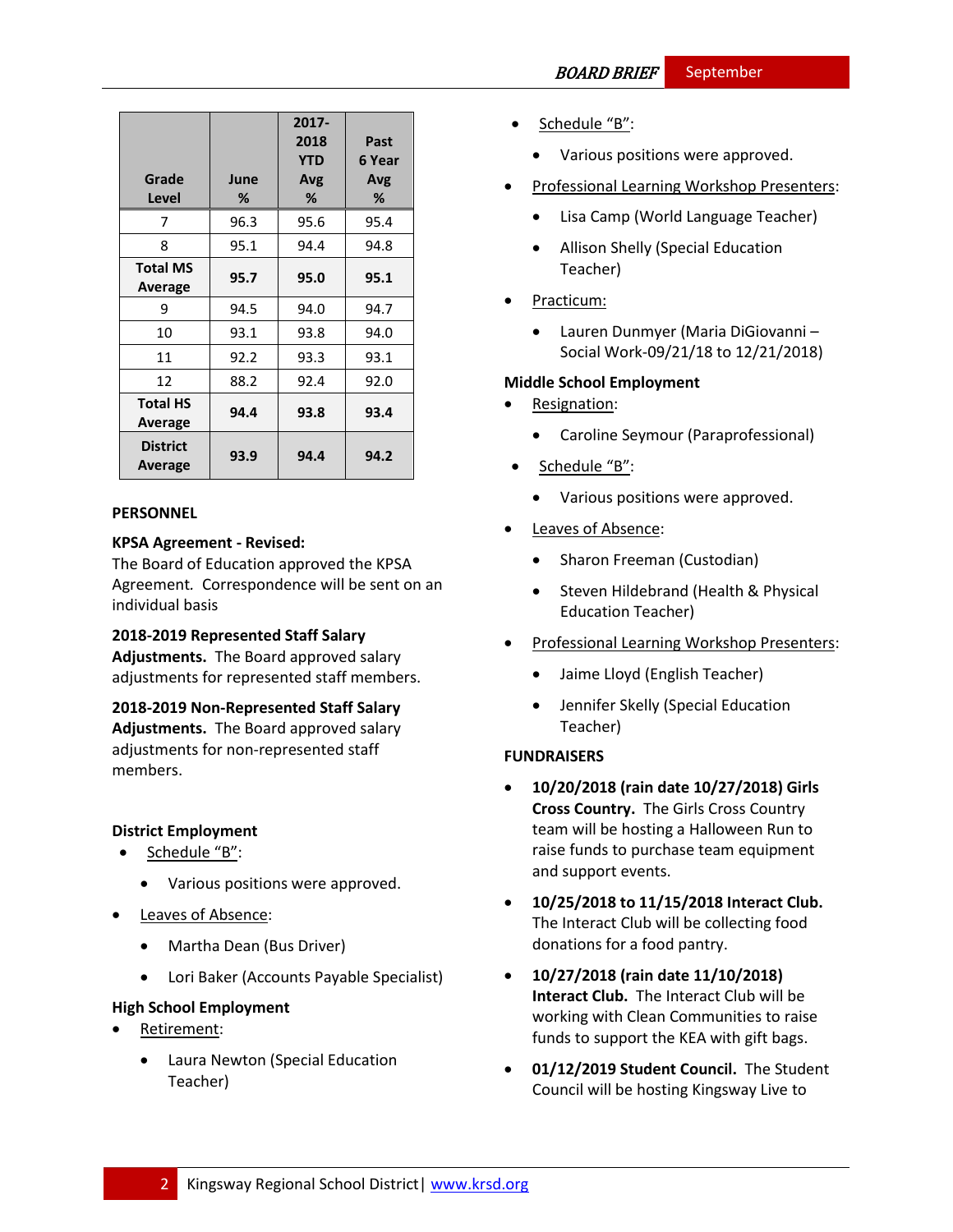raise funds to support Student Council events.

 **02/08/2019 National Art Honor Society.** The Nation Art Honor Society will be selling soup and handmade bowls to raise funds to donate to a food pantry.

### **FIELD TRIPS/ASSEMBLIES**

- **09/18/2018 –** The STEP Group traveled to Rosie's Farm & South Harrison School.
- **09/20/2018 -** The STEP Group traveled to Acme.
- **09/25/2018 -** The STEP Group will be traveling to Rosie's Farm & South Harrison School.
- **09/26/2018 -** The STEP Group will be traveling to Chick-fil-A.
- **10/01/2018 –** The STEP Group will be traveling to Rosie's Farm & South Harrison School.
- **10/05/2018 -** The STEP Group will be traveling to the Rosie's Farm & South Harrison School.
- **10/09/2018 –** The Student Council will be traveling to the College of New Jersey.
- **10/17/2018 -** The DECA Group will be traveling to Kean University.
- **10/17/2018 -** The STEP Group will be traveling to Acme.
- **10/17/2018 -** The SURE group will be traveling to a Planning Meeting and Conference.
- **10/19/2018 -** The STEP Group will be traveling to the Rosie's Farm & South Harrison School.
- **10/25/2018 -** The STEP Group will be traveling to Rosie's Farm & South Harrison School.
- **10/31/2018 -** The STEP Group will be traveling to the Swedesboro Diner.
- **11/01/2018 -** The BLA Academy will be traveling to the Campbell's Soup Company.
- **11/12/2018 –** The Student Council will be traveling to the NJASC Executive Board Meeting.
- **11/21/2018 -** The SURE group will be traveling to a Planning Meeting and Conference.
- **12/01/2018 –** The BLA Academy will be traveling to the Phillies Organization.
- **12/01/2018 –** The BLA Academy will be traveling to the WAWA Corporate Headquarters.
- **12/10/2018** The Student Council will be traveling to the NJASC Executive Board Meeting.
- **12/19/2018** The Student Council will be traveling to Head Start.
- **12/19/2018 -** The SURE group will be traveling to a Planning Meeting and Conference.
- **01/09/2019** The DECA group will be traveling to the Crowne Plaza.
- **01/09/2019**  The Student Council will be traveling to the NJASC Winter Convention.
- **01/16/2019 -** The SURE group will be traveling to a Planning Meeting and Conference.
- **02/01/2019 –** The BLA Academy will be traveling to Villanova University.
- **02/04/2019 –** The Student Council will be traveling to a NJASC Executive Board Meeting.
- **02/06/2019 -** The SURE group will be traveling to a Planning Meeting and Conference.
- **02/20/2019 -** The SURE group will be traveling to a Planning Meeting and Conference.